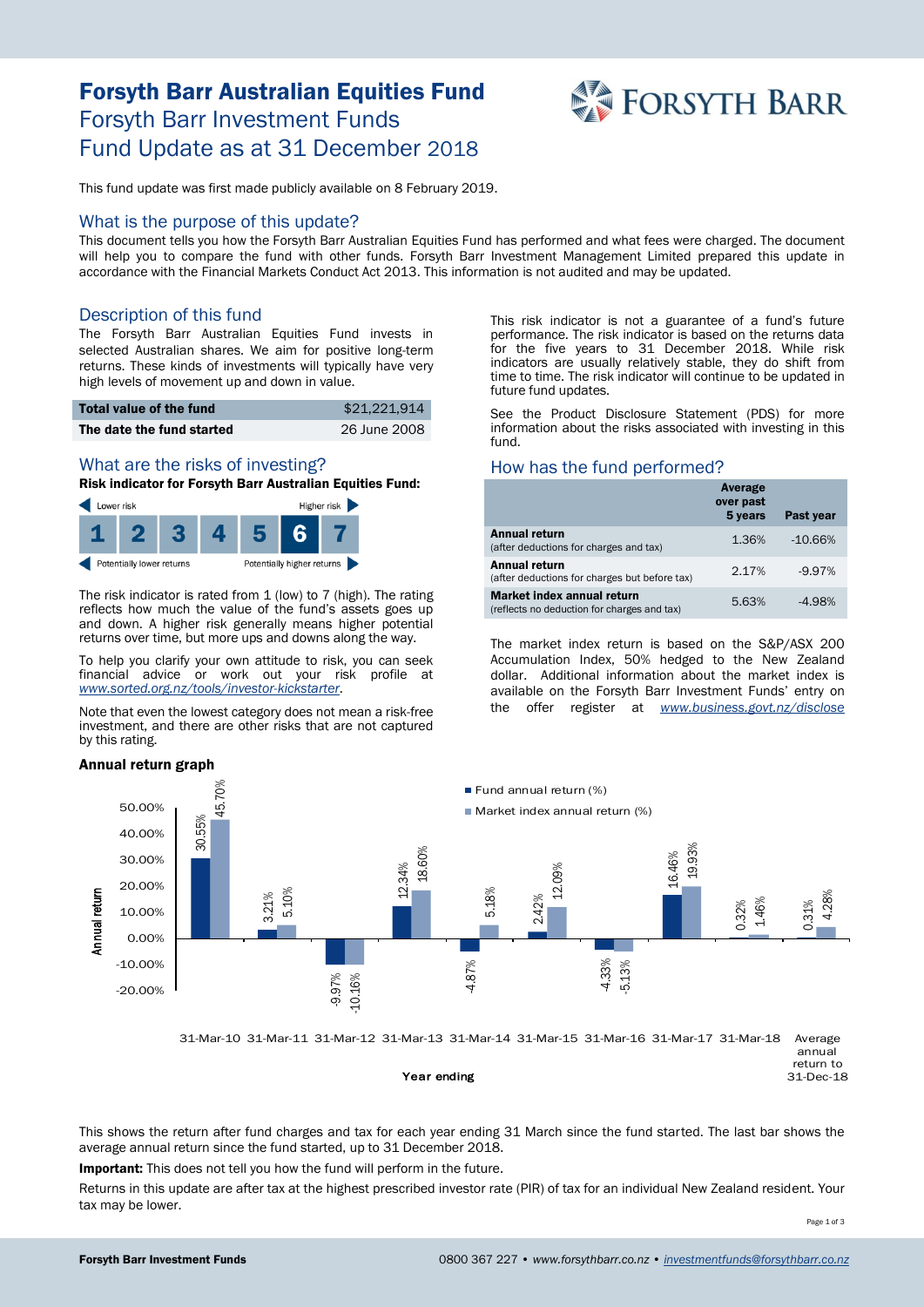## What fees are investors charged?

Investors in the Forsyth Barr Australian Equities Fund are charged fund charges. In the year to 31 March 2018 these were:

|                                                          | % of net asset<br>value <sup>1</sup> |
|----------------------------------------------------------|--------------------------------------|
| <b>Total fund charges</b>                                | 1.32%                                |
| Which are made up of:                                    |                                      |
| Total management and administration<br>charges including | 1.32%                                |
| Manager's basic fee                                      | 1.27%                                |
| Other management and<br>administration charges           | 0.05%                                |
| <b>Total performance-based fees</b>                      | 0.00%                                |
|                                                          | Dollar amount per<br>investor        |
| Other charges                                            | \$0.0                                |

Investors are not currently charged any other fees. See the PDS for more information about fees.

Small differences in fees and charges can have a big impact on your investment over the long term.

## Example of how this applies to an investor

Jane had \$10,000 in the fund at the start of the year of the year, Jane incurred a loss after fund charges of her initial \$10,000). This gives Jane a total loss after tax of \$1,066 for the year.

## What does the fund invest in?

This shows the types of assets that the fund invests in.

#### Actual investment mix



#### Target investment mix

| Cash and cash equivalents    | 5.00%  |
|------------------------------|--------|
| New Zealand fixed interest   | 0.00%  |
| International fixed interest | 0.00%  |
| Australasian equities        | 85.00% |
| International equities       | 0.00%  |
| Listed property              | 10.00% |
| Unlisted property            | 0.00%  |
| Commodities                  | 0.00%  |
| Other                        | 0.00%  |

#### Top 10 investments

|                | <b>Name</b>                                        | Percentage of<br>fund net assets | <b>Type</b>           | <b>Country</b> | <b>Credit rating</b><br>(if applicable) |
|----------------|----------------------------------------------------|----------------------------------|-----------------------|----------------|-----------------------------------------|
| $\mathbf{1}$   | <b>BHP Group Limited</b>                           | 10.41%                           | Australasian equities | Australia      |                                         |
| 2              | Rio Tinto Limited                                  | 6.34%                            | Australasian equities | Australia      |                                         |
| 3              | National Australia Bank Limited                    | 6.18%                            | Australasian equities | Australia      |                                         |
| $\overline{4}$ | Commonwealth Bank of Australia Limited             | 5.97%                            | Australasian equities | Australia      |                                         |
| 5              | <b>Woolworths Limited</b>                          | 5.17%                            | Australasian equities | Australia      |                                         |
| 6              | Woodside Petroleum Limited                         | 4.97%                            | Australasian equities | Australia      |                                         |
| $\overline{7}$ | <b>Telstra Corporation Limited</b>                 | 4.70%                            | Australasian equities | Australia      |                                         |
| 8              | Macquarie Group Limited                            | 4.62%                            | Australasian equities | Australia      |                                         |
| 9              | Australia and New Zealand Banking Group<br>Limited | 4.41%                            | Australasian equities | Australia      |                                         |
| 10             | Amcor Limited                                      | 4.28%                            | Australasian equities | Australia      |                                         |

The top 10 investments make up 57.05% of the fund.

We actively manage the fund's foreign currency exposures. As at 31 December 2018, these exposures represented 97.74% of the value of the fund and were unhedged.